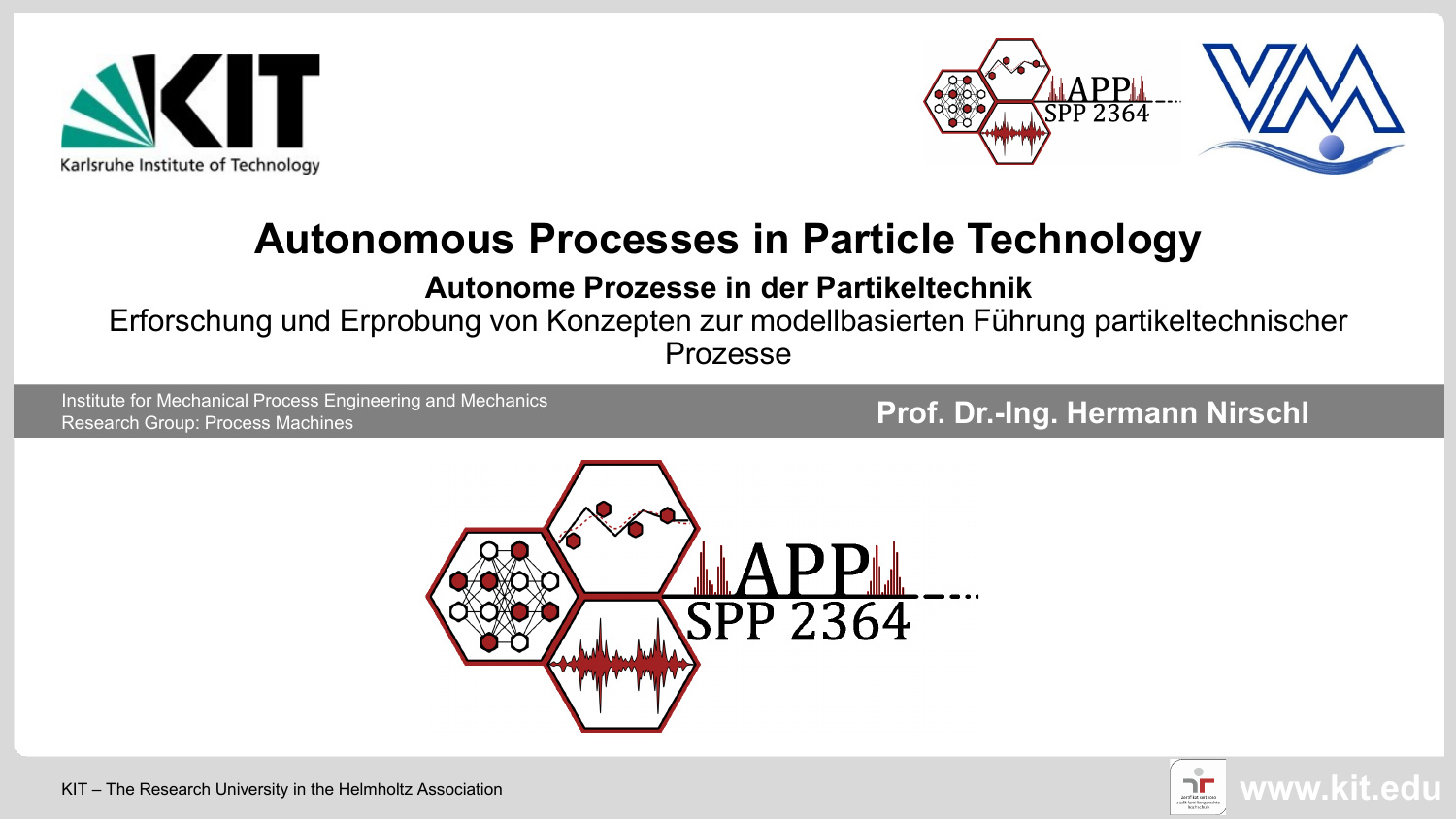

- Simultaneous insurance of **high product quality** with optimal **raw material and energy utilization** is only possible with an extensive and long-lasting experience
- Complex particulate products with **distributed properties** still prevent intensive automation and autonomous process control
- Important developments in the fields of **modeling**, **measurement technology**, **computing**, storage technology and data communication in recent years

#### **Goal: research and implementation of methods for autonomous process control in particle technology**

- Coupling of **material and data streams** of the respective basic operations with characterization technologies, process dynamics and control to form a closed loop for an autonomous process
- First phase: **single unit operations**, second phase: entire **process chains** (do not take this so serious!)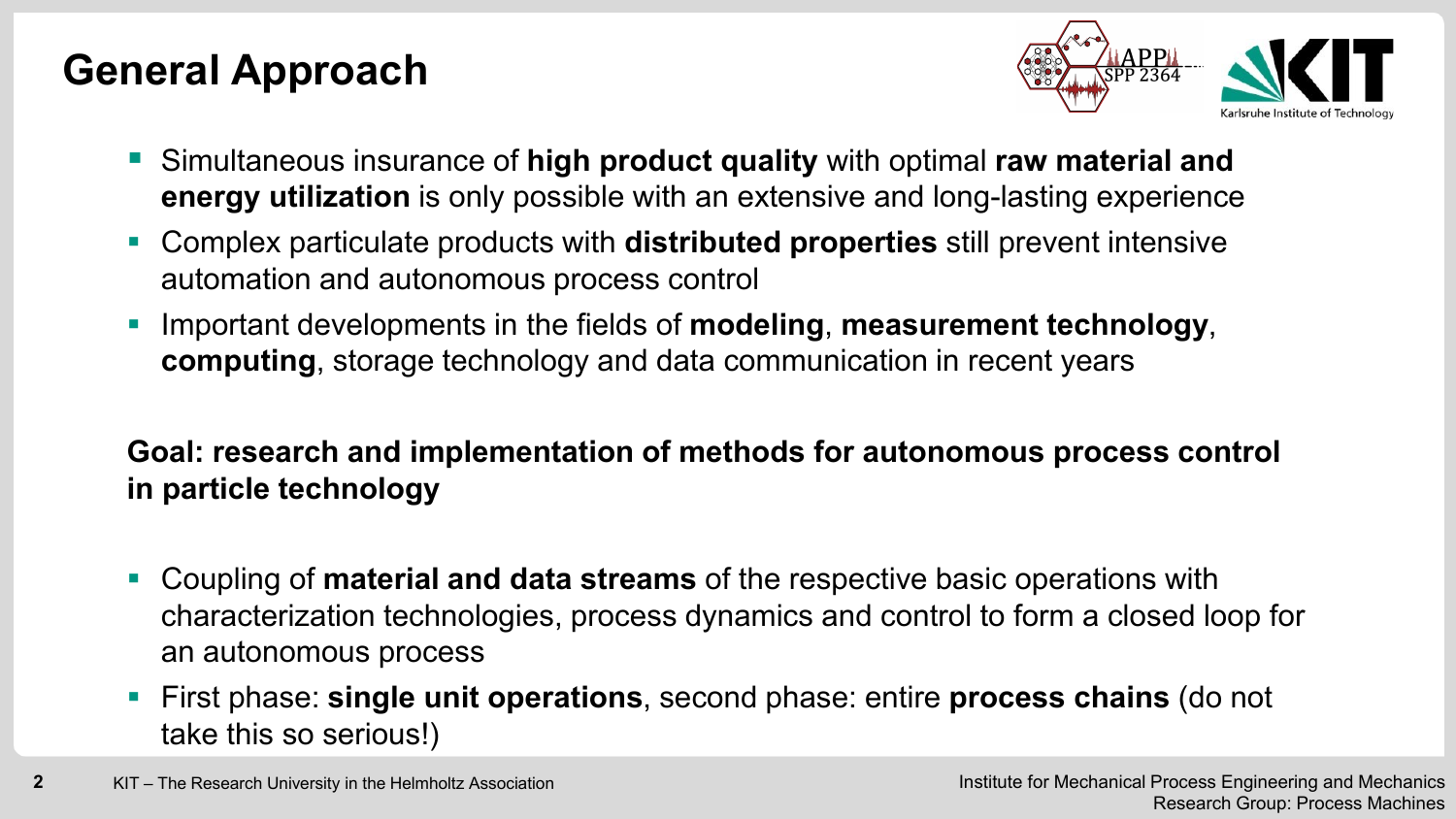# **Specific goals**

### **Thematic goals**



- Research on the **process dynamics** of single process steps and process chains with recirculation of material and energy
- **Optimization** of different target functions according to the distributed properties of particles or product and the ressource efficiency
- Investigations on the **stability** of the process chain under the influence of **uncertainties, perturbations and constraints**
- Validation of parametric and/or non-parametric models for process control and the involvement of **product properties**

#### **Methodical goals:**

- Development of methods for the **autonomous control** of processes in particle technology
- Implementation of methods for **in-situ particle/product characterization** with accessible measurement information
- **Interconnection** of the material and data streams of the process models, the characterization methods and process control for autonomous processing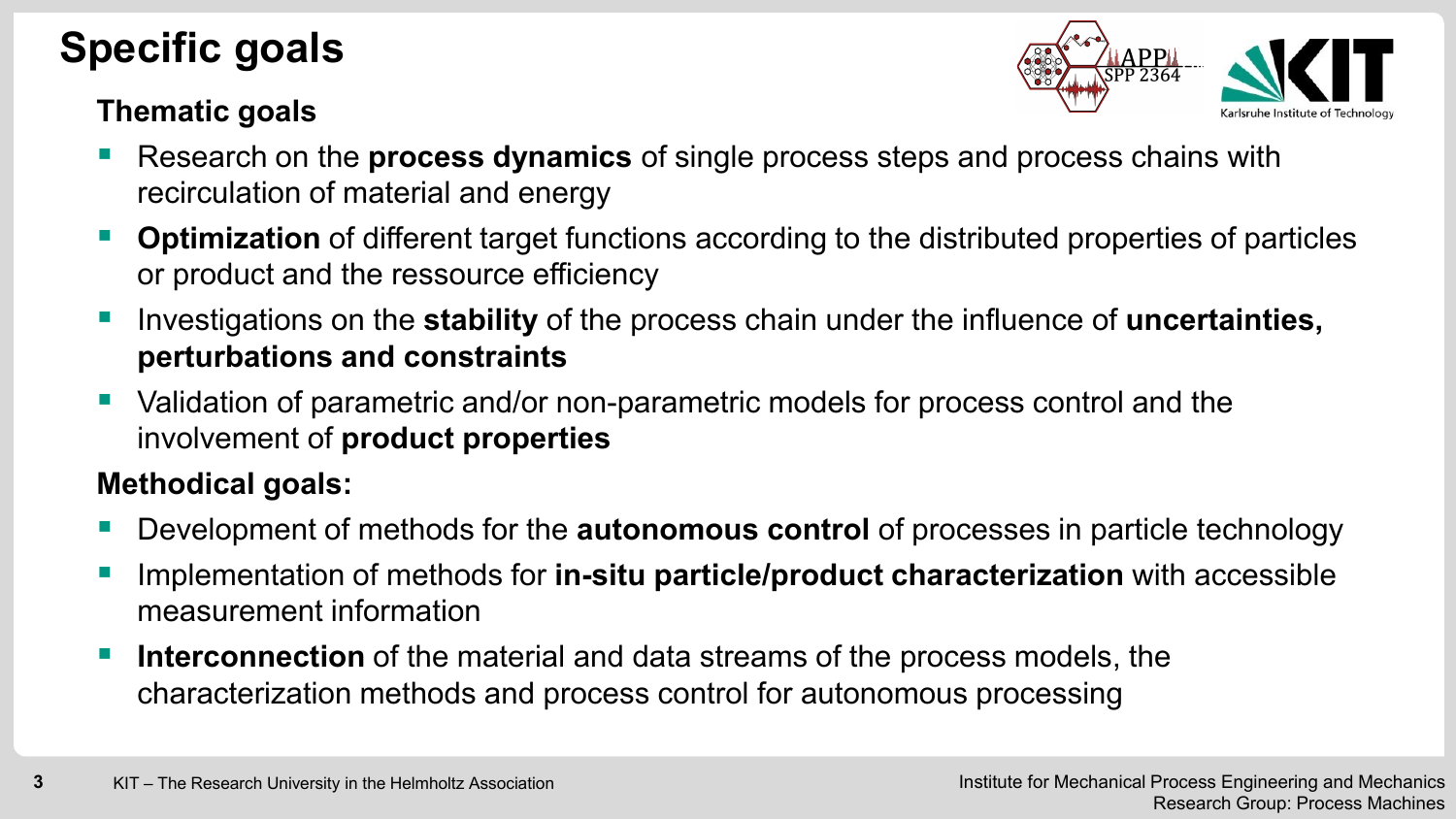



**Coupling** of the **material and data streams** of the respective **basic operations** with **measurement technology**, **process dynamics** and **model based control** to form a **closed loop** for an **autonomous process**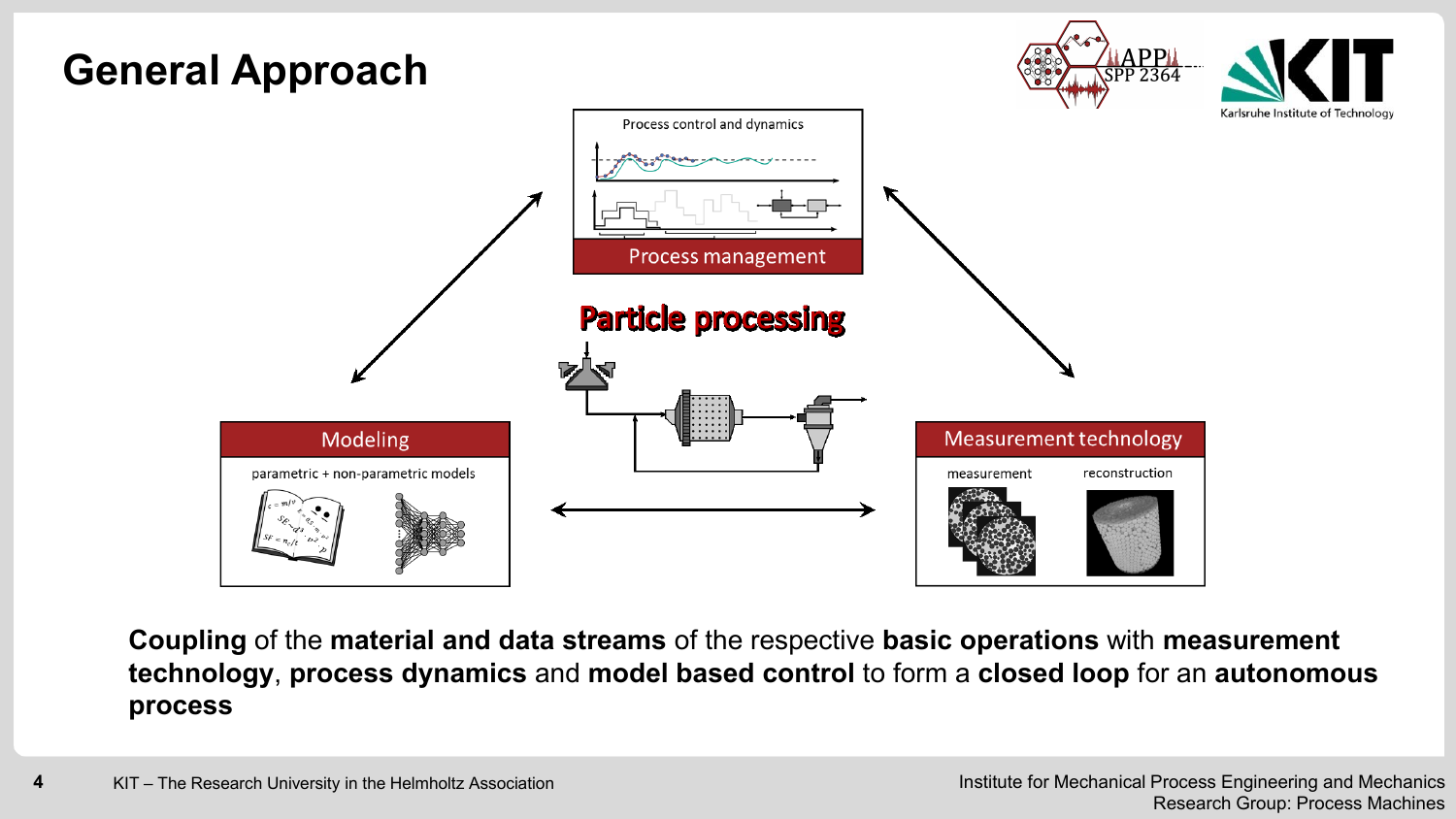



Institute for Mechanical Process Engineering and Mechanics Research Group: Process Machines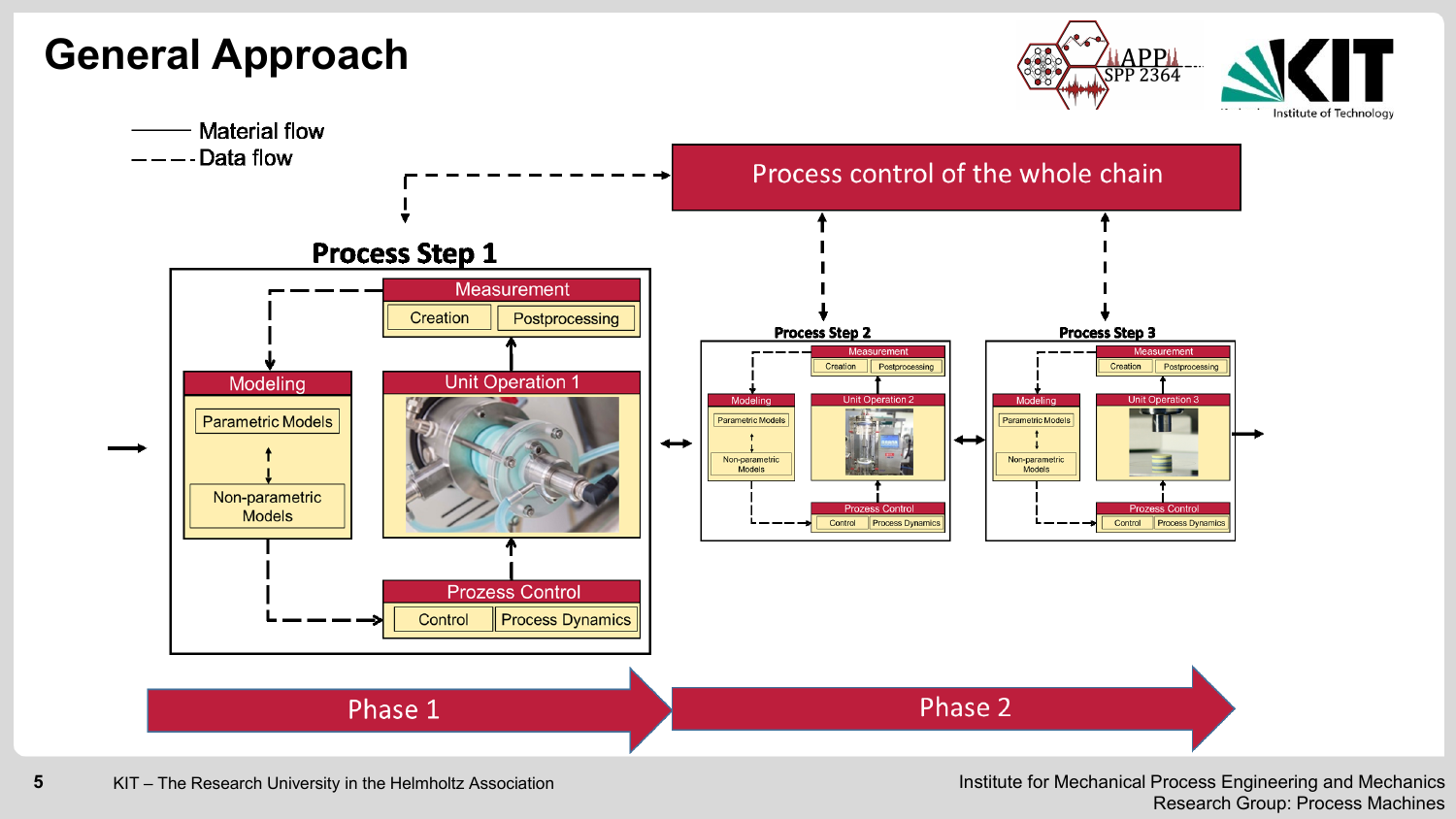# **Specific topics**



#### **Development of models for process control**

- **Dynamic** particle models for the calculation of particle/product properties
- At least one **real-time** behaviour should be included
- **Based on** 
	- Parametric appoaches (white box): empirical, simulation, physical based...
	- **Non-parametric approaches (black box)**: multivariate data analysis, neuronal networks, decision trees…
	- **Parametric + non parametric approaches (grey box):** parallel, serial

#### **Methods for in-situ particle/product characterization**

- In-situ devices: directly in the process: light scattering, UV-Vis, low frequency NMR...
- **hybrid sensors** (inaccurate in-situ exact ex-situ)
- Relation between **particle** (or measureable properties) and **product behaviour** by model approaches (soft sensors); models which allow the handling of **measurement errors**, **uncertainties, fault conditions**….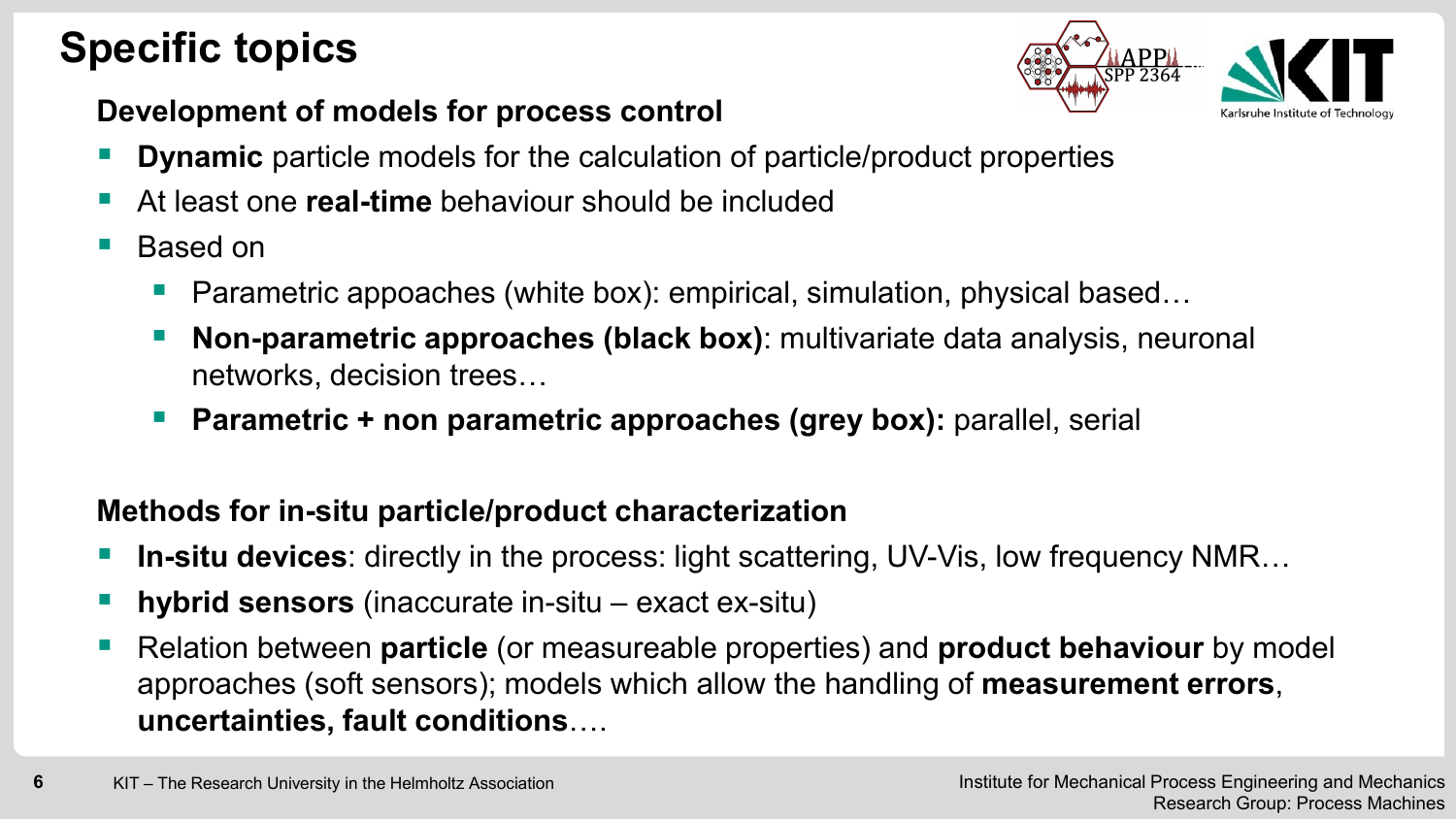### **Specific topics**



**Development of concepts of model based control of processes in particle technology**

- For single but at the end **interconnected unit-operations**, process chains
- **Robust algorithms** f.e. according to uncertainties of some parameters in dynamic processes
- Optimization of **quality criterias** (particle sizes, fractal dimensions, particle colors, electrochemical efficiencies…) and **constraints** (energy and raw material efficiency…)
- Development of concepts for process control with **different time scales** within a process chain
- Development of **robust concepts** for start-up and shut down, disturbances, uncertainties...
- Concepts for **non-linear, optimizing, robust control** should be employed...
- very often: **no big data**, , small data' with big errors!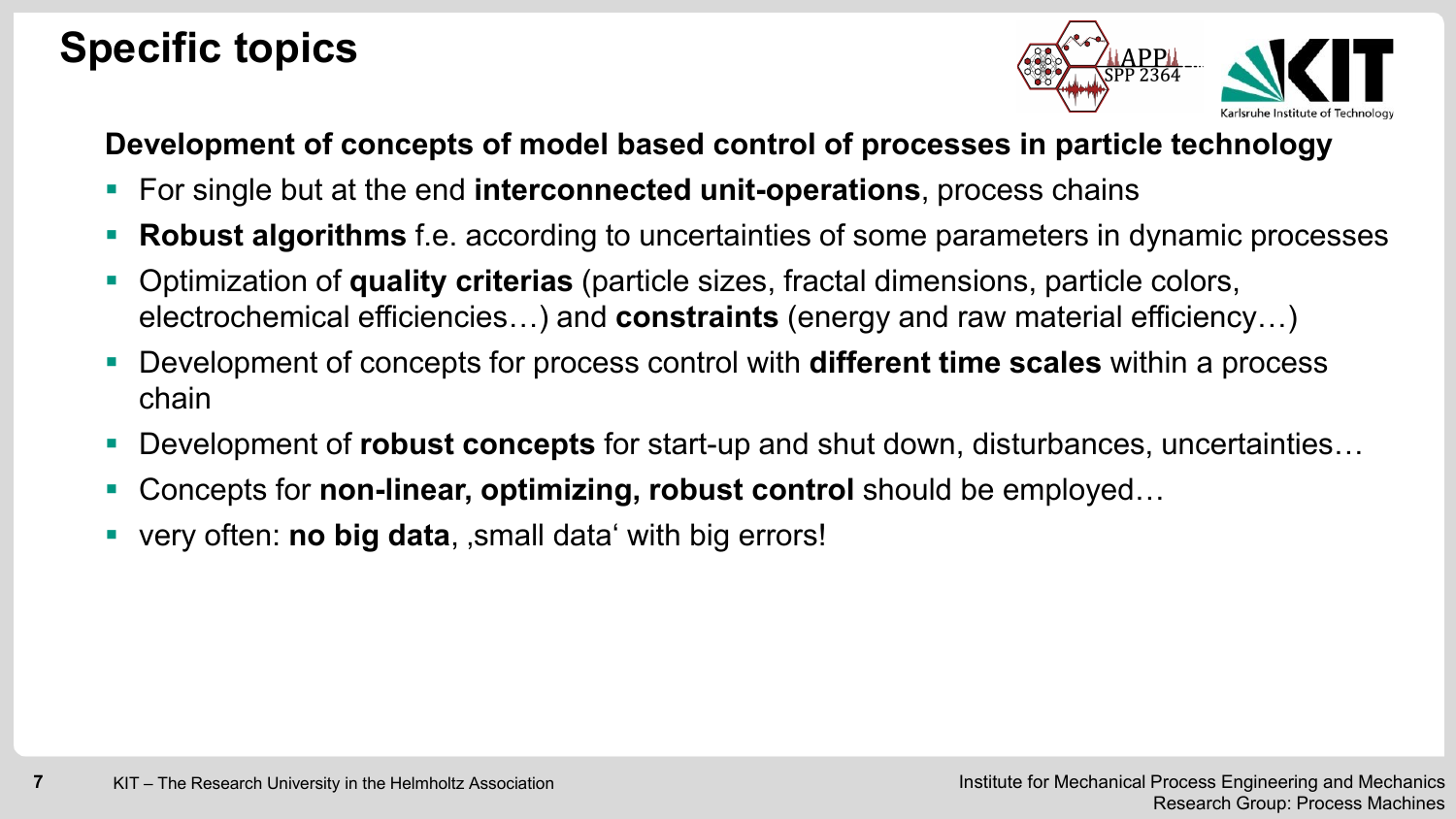### **Subject for the investigations:**

- particles in gases or liquids
- fluid (bubbles, drops) or biological particles

#### **Processes:**

▪ …

typical unit-operations from particle technology:

- **Particle synthesis:** in gas or liquid phase, cristallisation, precipitation...
- Particle handling: crushing, agglomeration, separation, coating...
- **Formulation:** extrusion, coating, drying, fluidized beds...

#### ▪ **Batch** as well as **continuous processes**

**No** development of new processes, **no** pure theoretical projects (closed loop!), focus can be on own of the topics **models-measurement-control** (but the loop has to be closed in a real process)

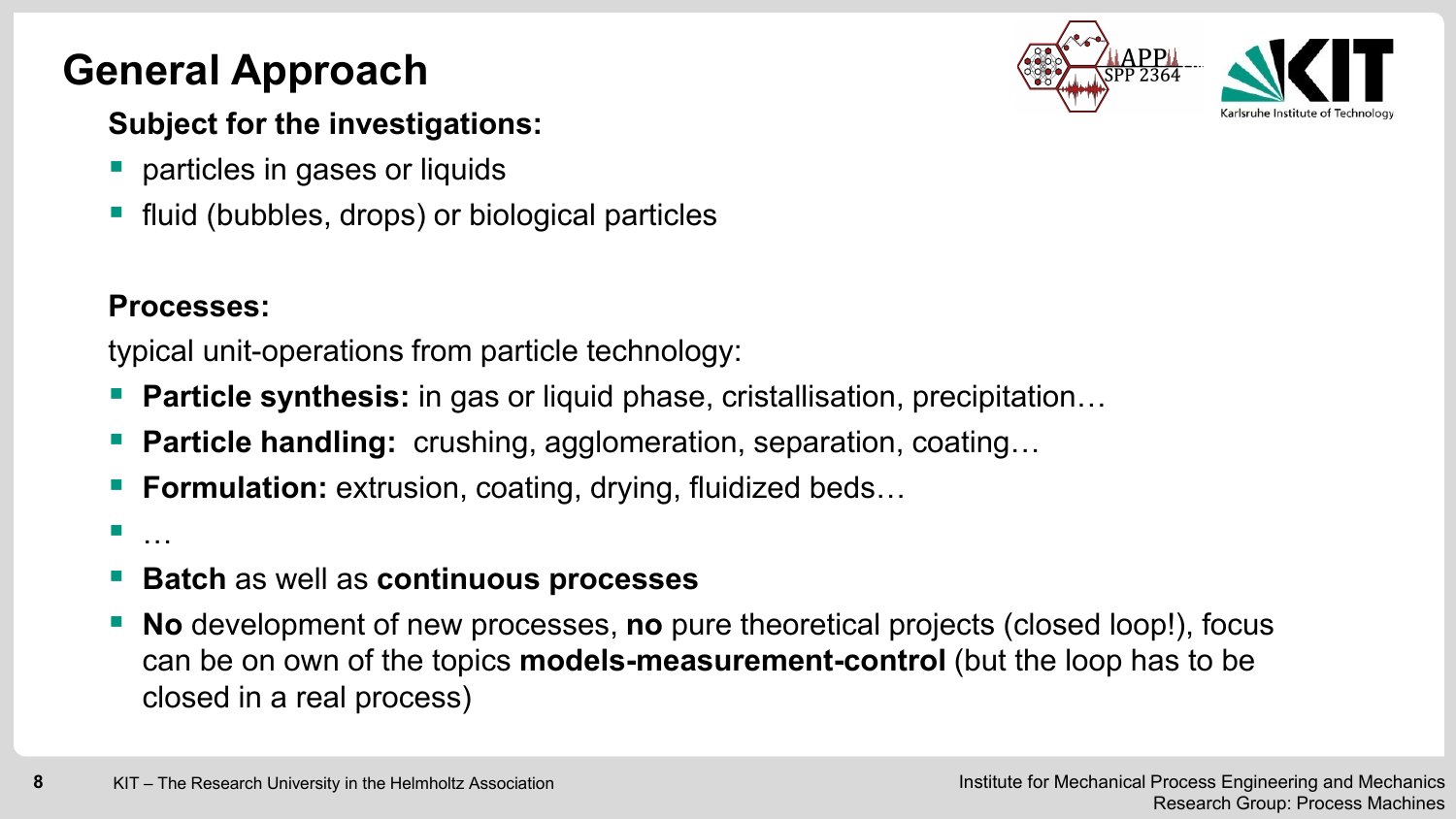### **Supplement**



**Young researchers** (who write their first proposal):

Workshop for writing a DFG proposal via MSTeams at 18.10.2021 (14.00-16.00)

- **Please send your interest to spp2364@mvm.kit.edu**
- Mrs. Anja Kleefuss / Dr. Simon Jörres from the DFG will be available

#### **For today:**

- Please switch off your camera and microphone when you are listening
- Switch on your camera, microphone and share your PowerPoint slides when you present your proposal
- Please take care: 3 minutes presentation, 2 minutes discussion!!!
- For tomorrow: use the same MSTeams link than today!!!

#### **Deadline for proposals: 15.12.2021 (via elan!)**